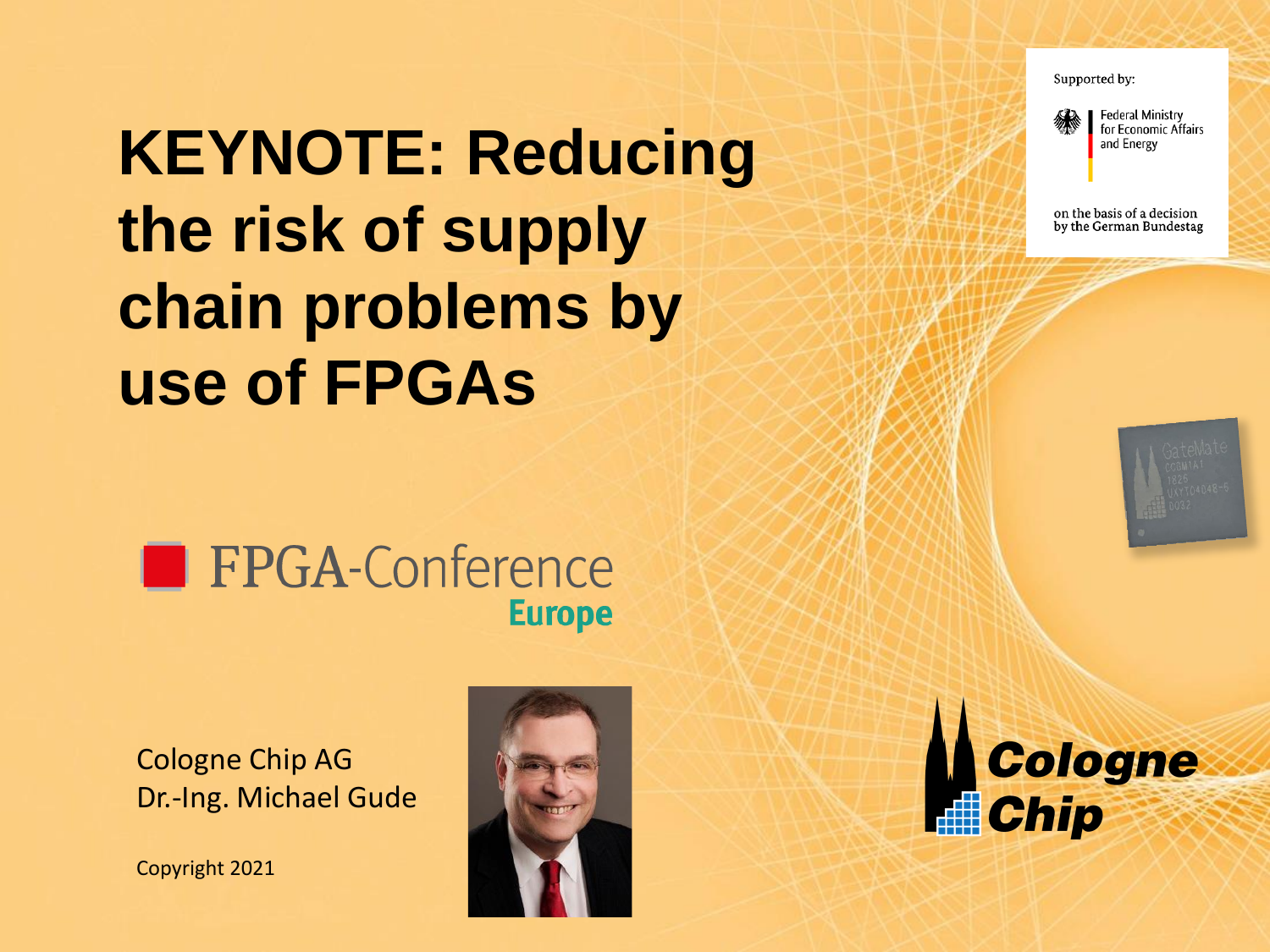## **Supply Chain Problems**



**Massive shortage of Integrated Circuits for nearly all applications**

#### **Multifactorial causes:**

- **Slow market in 2019 and even low forecast for 2020 especially from car manufacturers lead to low inventory and investments**
- Due to corona crisis more and more people work at home and need PC **equipment and internet infrastructure**
- **Consequently, big growing demand for PC, Mobile Phone and Internet access applications in 2020 due to corona crisis**
- **Fast growing semiconductor demand for electric cars in 2020 and 2021**
- **EXTE Similar causes for supply shortage of basic products for semiconductor fabs**

### **RESULT: Massive allocation and shortage of nearly all chips.**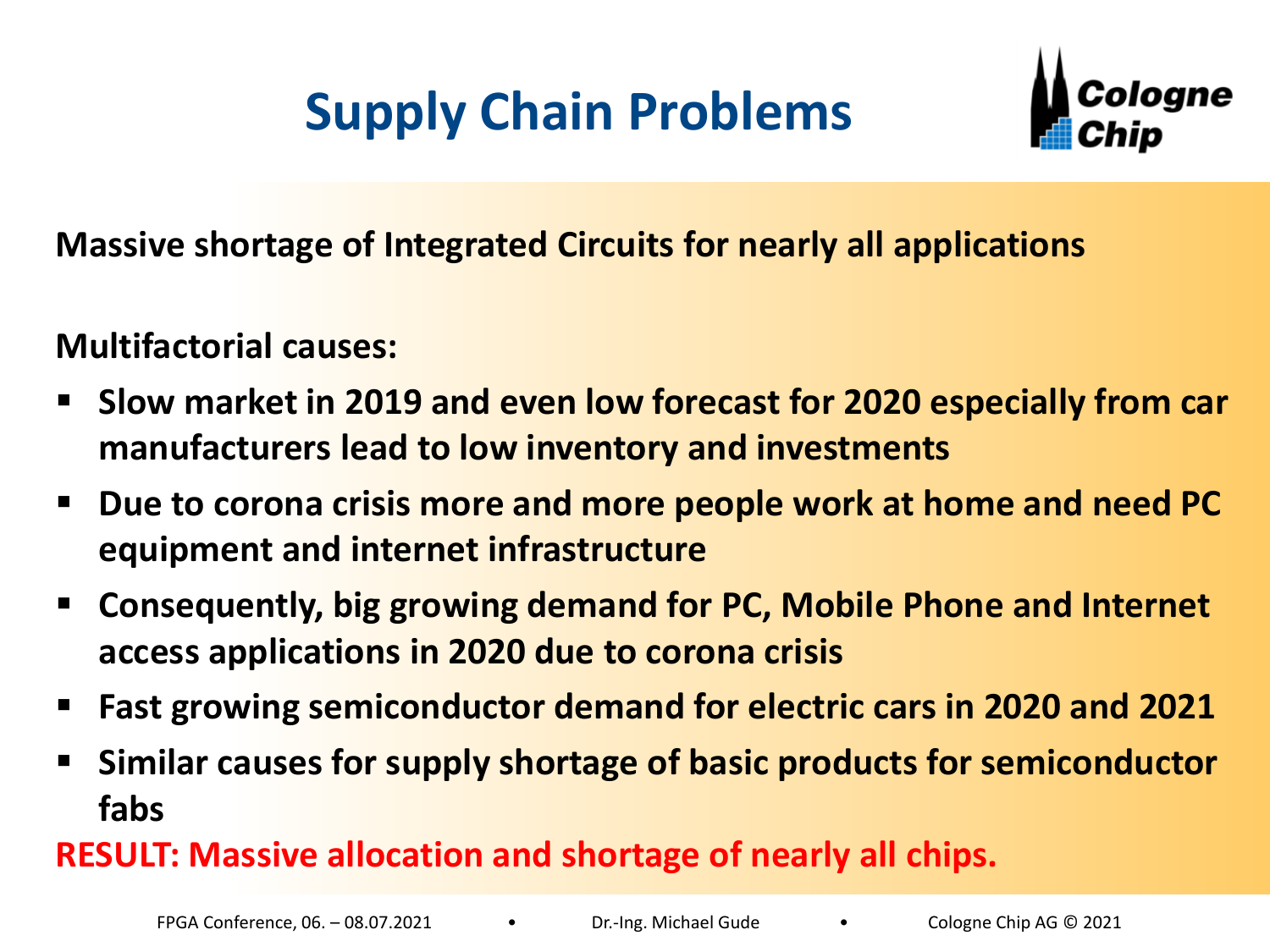

**Even small PCBs need more than 100 components.**

**Bigger PCBs and those populated on both sides quickly reach more than 1000 components.**

**It must be distinguished between components which can be replaced by similar components or components from another manufacturer. This is true for most of the capacitors and resistors.**

#### **Normally all ICs are single source components!**

**RESULT: PCB cannot be manufactured even if one chip is missing.**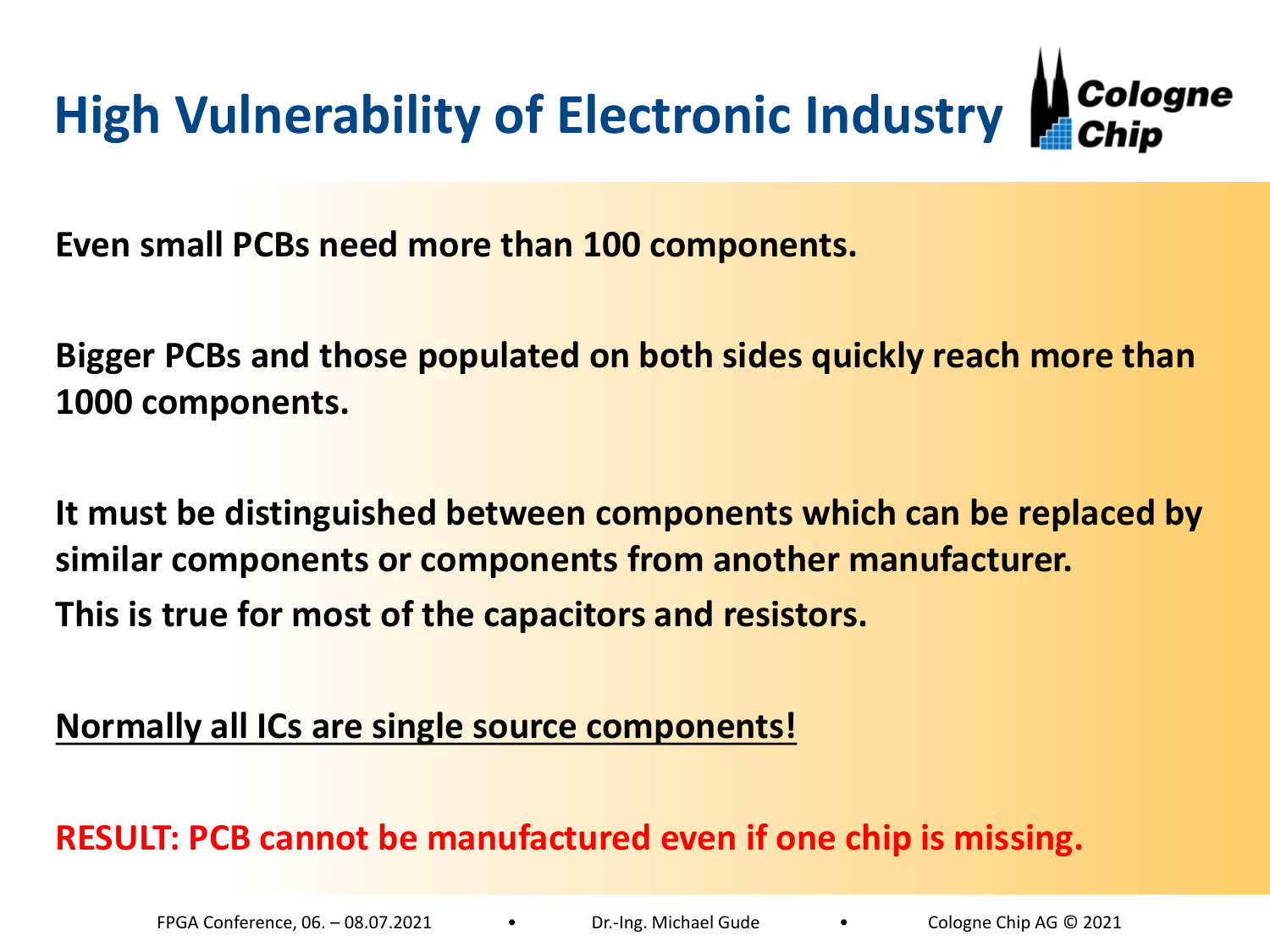## **Using the right Chip package**



**Most of the semiconductor chips come in different packages.**

**Even if the chip is available in one or more of the possible packages, only in case the package is matching the footprint on the PCB you can solder it on the PCB.** 

**In some but rare cases it is possible to use a compatible footprint for different packages on the PCB.**

**To reduce shortage risks it is advisable to select the most popular package which is in stock at several distributors.**

**ADVISE: Use available components having only one package option.**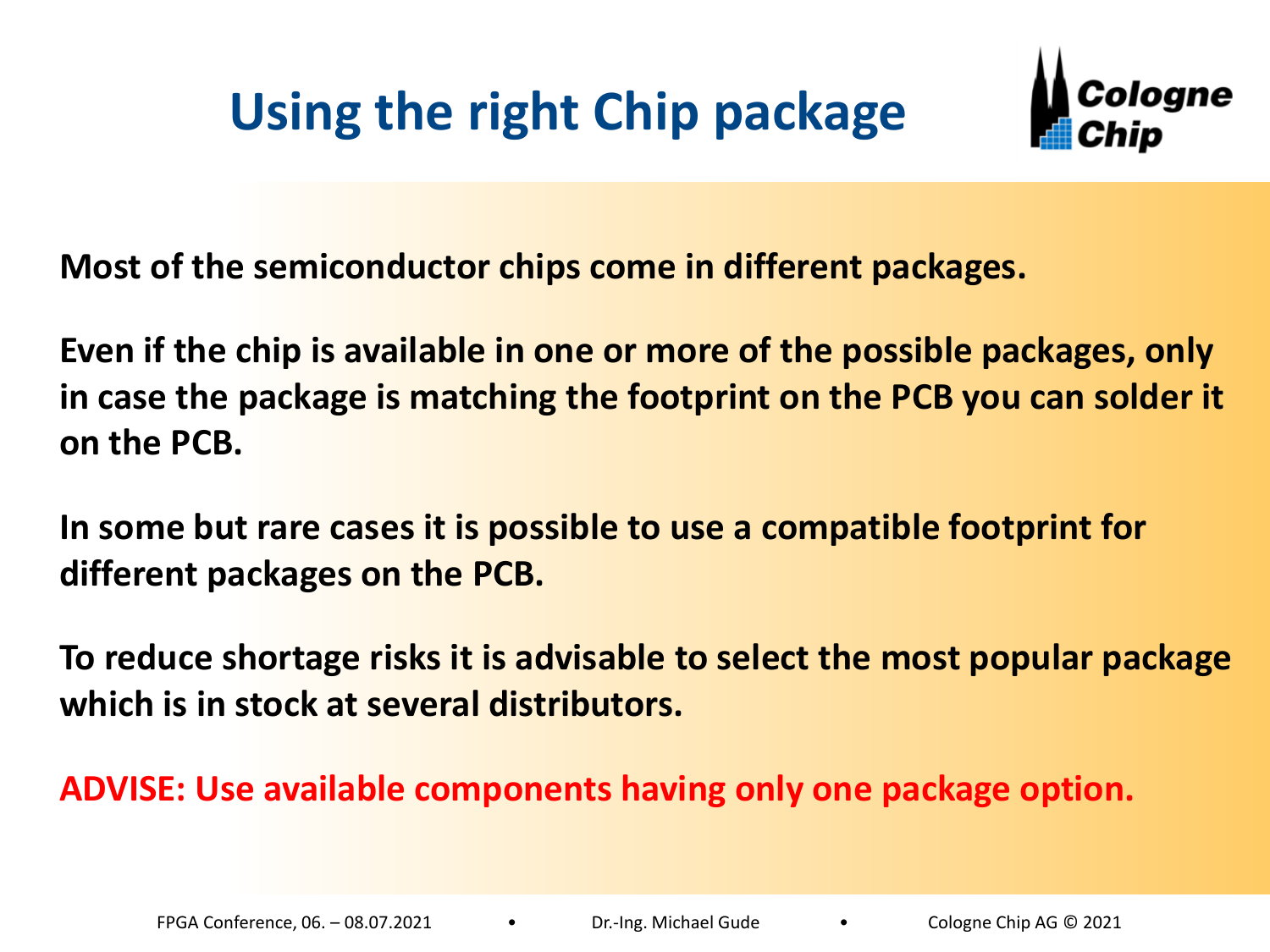## **Reducing Chip Count**



**In many cases it is possible to reduce chip count by using higher integrated components. This is often used for memories where you can e.g. replace several memories by one.**

**A very good strategy is to use FPGAs to integrate several smaller functions into one FPGA. Even microcontrollers and some peripherals are combinable into one FPGA.**

**ADVISE: Use higher integration.**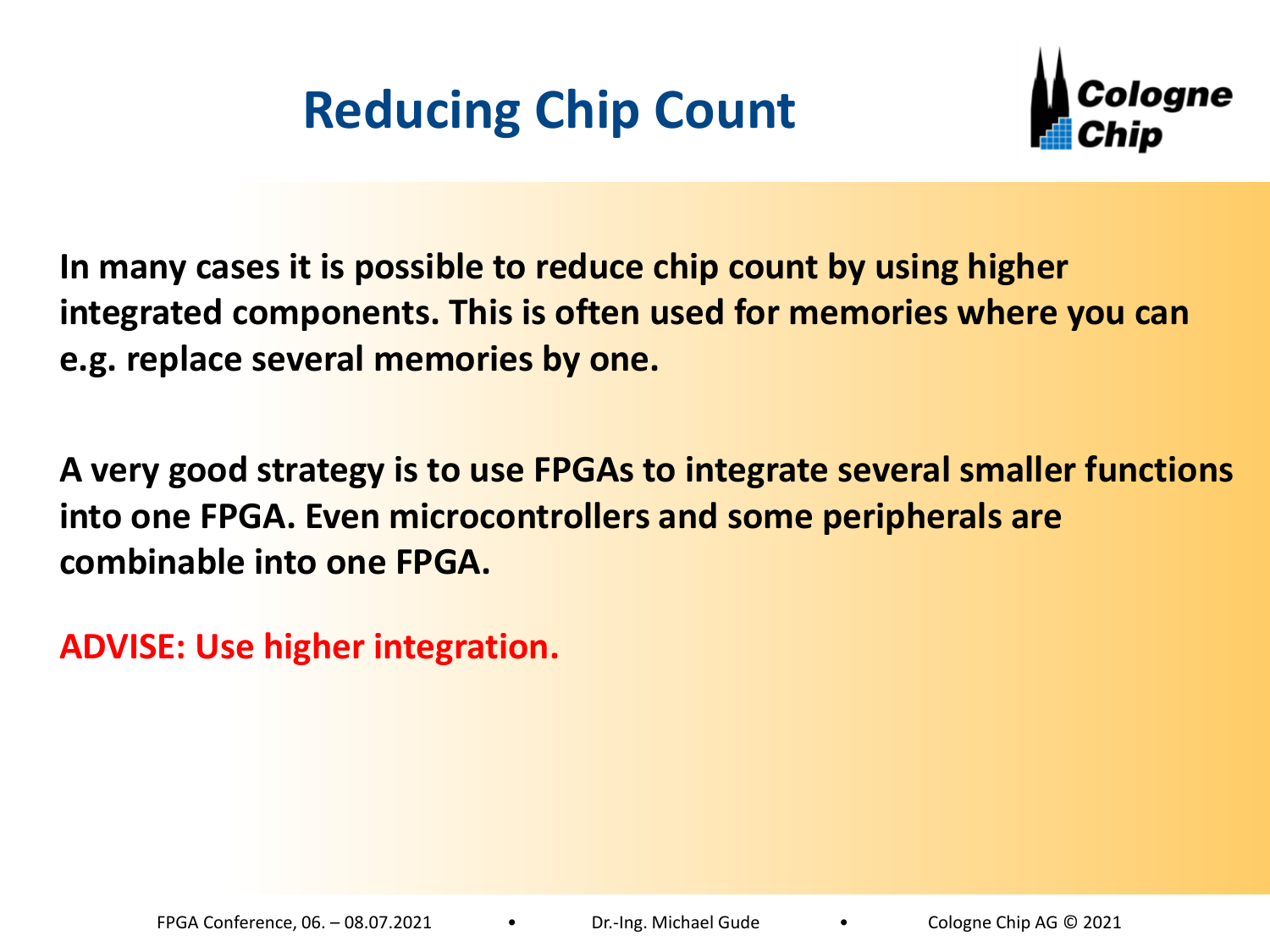### **Side Strategy: Reducing Power**



**Already now the EU-legislation restricts power consumption of special electronic functions. Even stand by power of electronic equipment is already restricted by law.**

**By the so called "green deal" of the EU and the increasing efforts to reduce CO<sup>2</sup> footprint one should already design electronics with the lowest power consumption possible.**

**On the next slides you see a simple example by using FPGAs to rise power efficiency.**

**Scenario A: Traditional microcontroller design Scenario B: FPGA with integrated microcontroller**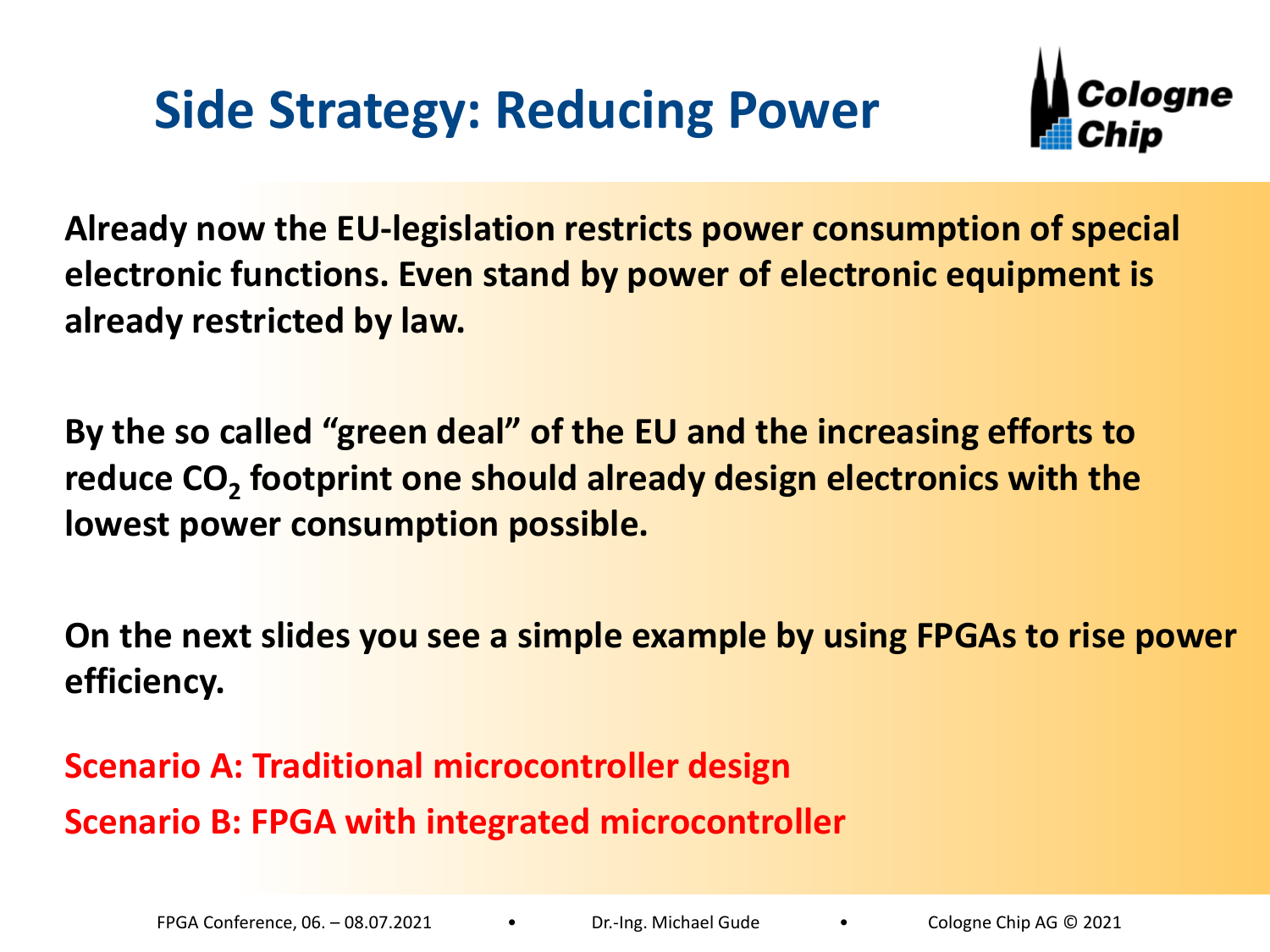## **Traditional Microcontroller Design**



**Pros:**

**Fully programmable by e.g. C-Language.**

**Many sizes and SOCs from different suppliers available.** 

**Many different instruction sets (e.g. ARM, 80xx, MIPS, RISC-V…)**

**Many different performance categories from 4-bit to 64-bit**

**Cons:**

**Real time data processing is difficult.**

**Interrupts and exceptions need clock frequencies designed for worst case operation. (Significantly higher than for normal operation)** 

**Massive overhead from Opcode Fetch. (10-100% depending on used instruction)**

**RESULT: Easy to use but high power due to high clock frequencies.**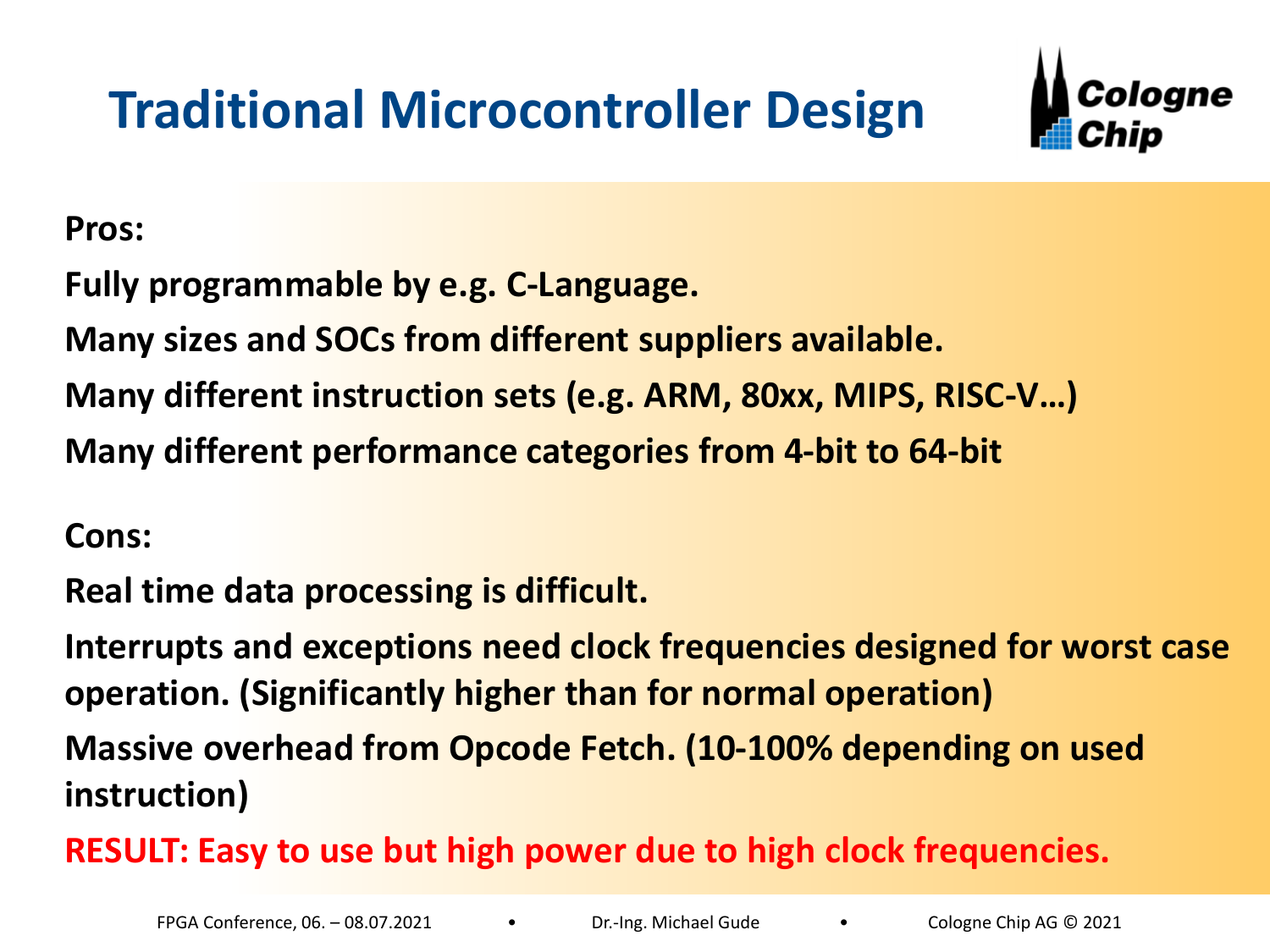## **FPGA with Microcontroller**



**Pros:**

**Microcontroller only needs to perform control and supervisory functions.**

**No high interrupt load, only low performance needed.**

**Main data processing task is done by FPGA circuitry.**

**FPGA circuitry can run even without clock or using low clock frequency by sophisticated pipelining and data processing specially designed for the application.** 

#### **Cons:**

**Two different design domains: C and HDL. (New design methods show that high-level languages can be used to generate the HDL as well.)**

#### **RESULT: Lower power and lower EMI by using low clock frequencies.**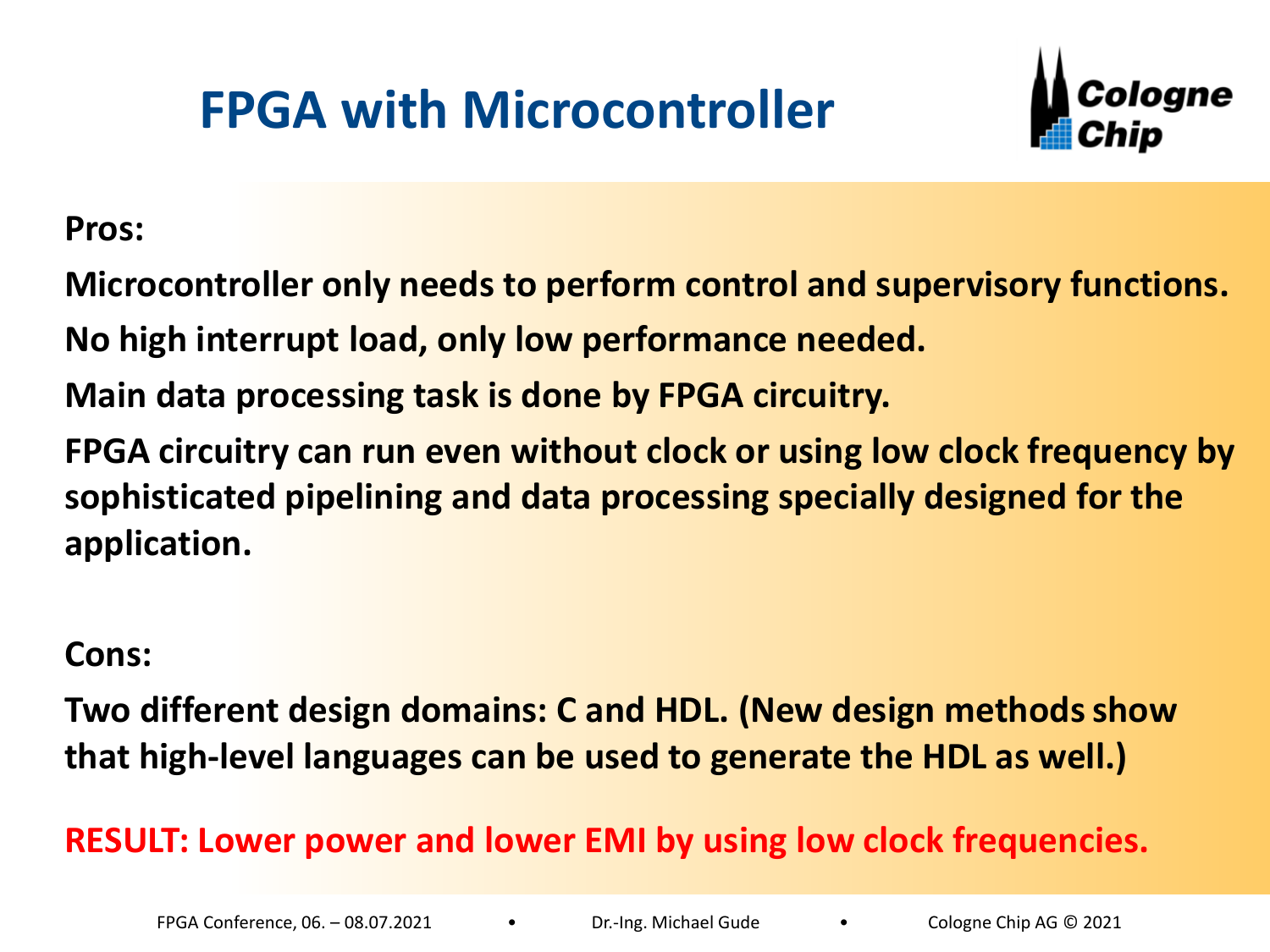## **Reducing Chip Stock Risk**



**The risk of allocation can also be reduced by using the same components for a variety of end products.**

**As already explained: Only use one package of the chips**

**FPGAs can help to concentrate on only a small set of them for many products.**

**For those components selected as "standard FPGA components" storage reach should be at least 6 months. One should not use a just in time supply because these supply chains are very likely to broke.**

**Adapting storage reach to lead time of components.**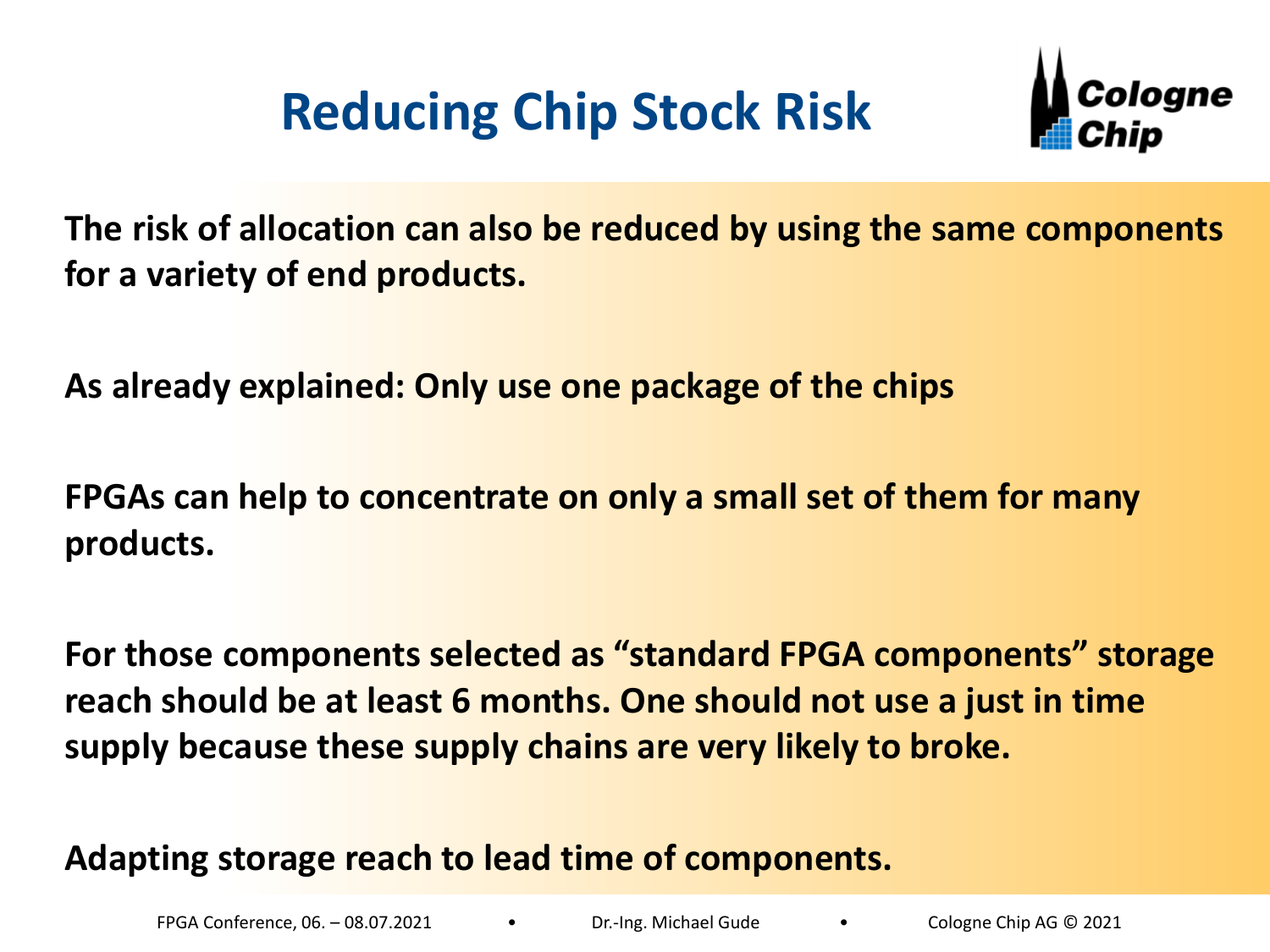### **Summary**



- **Massive shortage and allocation for nearly all semiconductor chips partly due to corona crisis.**
- **Massive impact for electronic industry because of single source chips and high component count on most PCBs.**
- Reducing risk by only using chips with one package option.
- **Reducing risk and power by using FPGAs to split control and data processing circuitries.**
- **Use the same FPGAs for a family of end products.**
- Use storage at a high level and adapt it to lead times. Don't use just in **time production.**